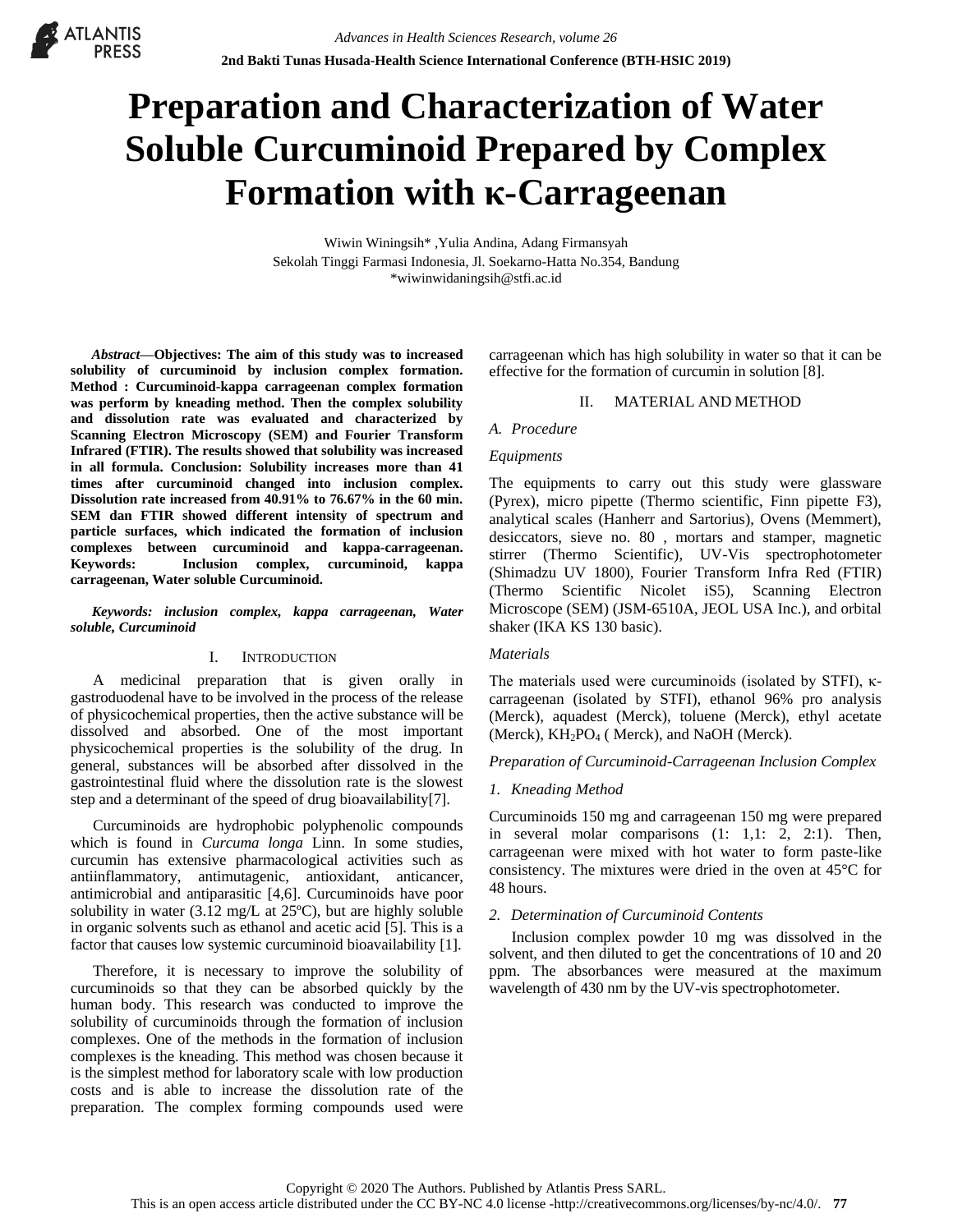

*Characterization of Carrageena-Curcuminoid Inclusion Complex***.** 

1. *Solubility Test of Curcuminoid-Carrageenan Inclusion Complex.*

Solubility test of carrageenan curcuminoid complex was carried out using Higuchi and Connors methods.

The standard curcuminoid 10 mg and Carrcuminoid complexes 10 mg were dissolved in 10 ml of aquadest in a separate container and shaken with for 72 hours. The solution obtained was filtered with a membrane filter of 0.20 µm. The filtrate was taken 1 mL, then put in a 10 mL volumetric flask and added by ethanol.

Curcuminoid content was analyzed by UV-vis spectrophotometer at a wavelength of 430 nm. Then the concentration was calculated using the regression equation obtained from the standard curve. The experiment was carried out 3 times.

*2. Dissolution Test of Curcuminod-Carrageenan Inclusion Complex.*

The dissolution test of curcuminoid-carrageenan inclusion complex was carried out using a type 2 USP (paddle type) in 900 ml phosphate buffer pH 6.8. Paddle rotation speed was 75 rpm and medium temperature was  $37 \pm 0.5$  °C. Sampling was carried out at 5, 10, 15, 30, 45 and 60 minutes, as much as 5 ml. Each solution taken was then replaced with phosphate buffer so that the volume remains the same. The absorbance of the test solution was determined by Uv-vis spectrophotometry at a maximum wavelength of 430 nm. Then the parameter value was calculated.

*3. Stability Test of Curcuminoid-Carrageenan Inclusion Complex.*

A number of inclusion complex powders were added to the evaporating plate and then stored in an oven at 40°C to determine the stability of the inclusion complex in high temperature storage for a long time. Samples were stored in an oven for 28 days. Curcuminoid concentration in the inclusion complex was measured every 7 days according to the procedure of determining curcuminoid contents.

4. *Characterization of Curcuminoid-Carrageenan Inclusion Complex.*

## a. Spektrofotometer UV-Visible

Spectrophotometer in the formation of the inclusion complex there was a wavelength shift from 430 nm to 432 nm. According to Yang (2013), this happened because the addition of the complexing polymer caused a direct non-covalent interaction between the active substance group and the nonpolar cavity of the complexing agent. The existence of these interactions caused disruption of the electronic energy level of the active substance molecules. The wavelength shift indicated the chromophore group of the active substance was transferred from the water medium to the nonpolar cavity of the complexing agent. The addition of a complexing polymer caused a change in the maximum wavelength to the batochromic.

# b. Scanning Electron Microscopy (SEM)

A number of sample powders were glued to a carbon adhesive tape. Then the samples that attached to the carbon tape were given an air pressure*.* Cylinders were attached to carbon tape that had been sprinkled with samples. Then the sample holder was coated and given air pressure with a vacuum. The voltage was set at 20,000 kV and 30,000 kV, then samples were tested with Scanning Electron Microscopy at magnification of 500, 1,000, 2,000, 5,000 and 10,000 times.

c. Fourier Transform Infra Red (FTIR) Spectroscopy

A number of curcuminoid-carrageenan inclusion complex powders were placed in a sample container. The test was carried out by FTIR spectroscopy with ZNSe ATR method at wavenumbers of 4000 cm-1 to 400 cm-1. The spectrum obtained was compared to the standard spectrum of curcuminoids and carrageenan.

# *B. Data Analysis*

Respondents in this study were divided into two groups, namely the control group and the intervention group. The control group was only observed in the hospital, and the intervention group was observed and intervened in the form of hold relax therapy for 15 minutes and one time a day for three days.

# III. RESULTS AND DISCUSSION

# **Solubility Test for Curcuminoid-Carrageenan Inclusion Complex.**

The solubility test showed an increase in curcuminoid solubility of 41 times in aquadest after the formation of the inclusion complex with formula (1:2). This showed the interaction between curcuminoid and carrageenan in which the curcuminoid hydrophobic group was incorporated into the hydrophobic group carrageenan (3,6-anhydro-D-galactose) on the inside, so that the hydrophilic group (hydroxyl and sulfate groups) carrageenan outer molecule facilitated curcuminoid wettability with solvent. According to Ezawa (2016), H atoms on the curcuminoid benzene group would interact with H at the complexing polymer, and then the polymer of the benzene ring in the curcuminoid would interact with the protons in the complexing polymer hole to form an inclusion complex.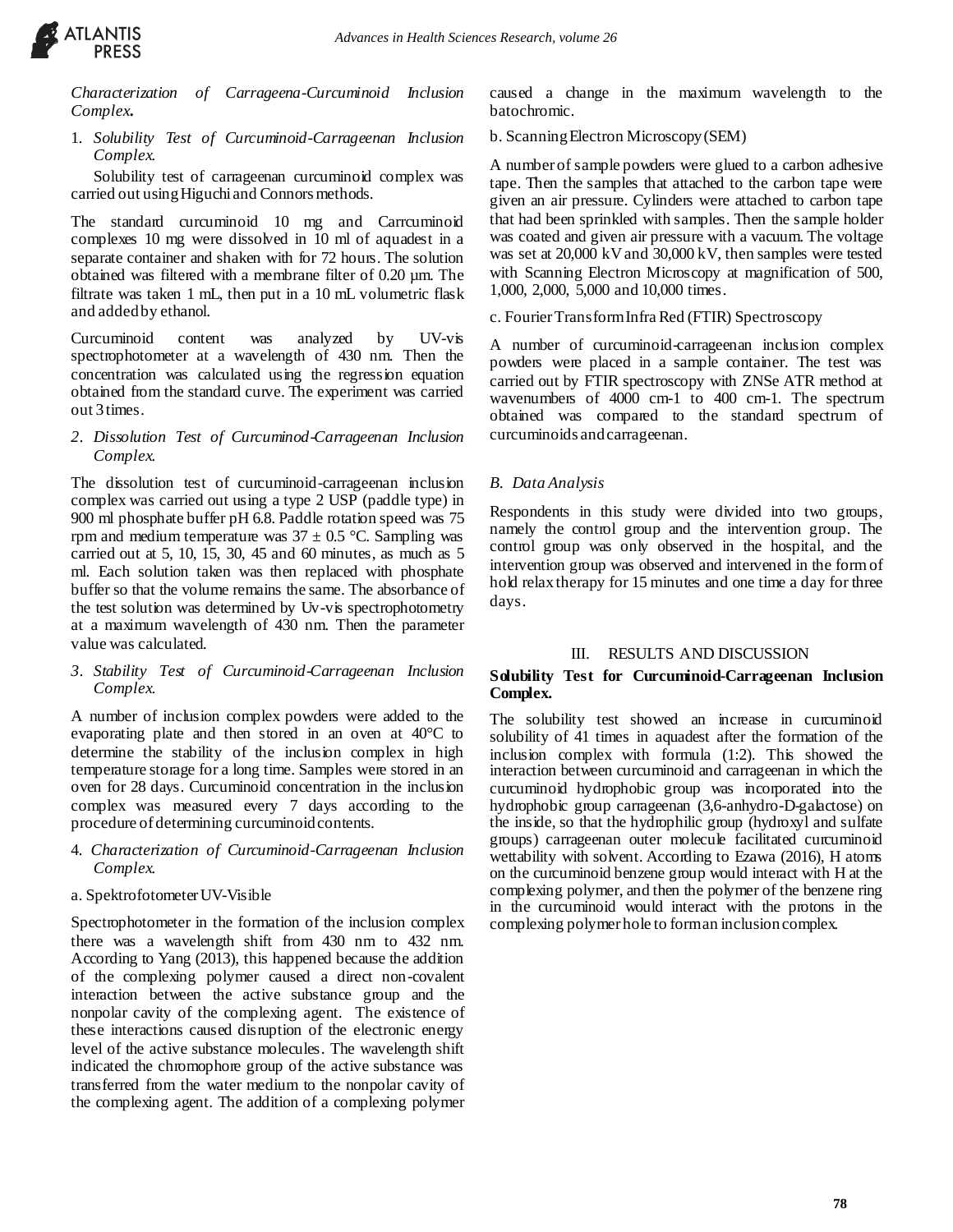

## TABEL 1: SOLUBILITY TEST FOR CURCUMINOID-CARRAGEENAN INCLUSION COMPLEX

| <b>Sample</b>                       | $\lambda$ Max simum | <b>Dissolved</b><br>Curumuminoid<br>Level $(\mu g/ml)$ | Solubility<br>Increase (times) |
|-------------------------------------|---------------------|--------------------------------------------------------|--------------------------------|
| Curcuminoid                         | $430 \text{ nm}$    | 10,5342                                                |                                |
| <b>Inclusion</b><br>Complex $(1:2)$ | $\overline{432}$ nm | 435,0722                                               | 41,31                          |
| <b>Inclusion</b><br>Complex $(1:1)$ | $432 \text{ nm}$    | 337,0274                                               | 32,00                          |
| <b>Inclusion</b><br>Complex $(2:1)$ | $432 \text{ nm}$    | 327,59                                                 | 31,11                          |

# **Curcuminoid-Carrageenan Inclusion Complex Dissolution**

The dissolution test results showed that the curcuminoid dissolution rate at minute 60 was 40.91%. Whereas the percentage of dissolution of curcuminoid after inclusion complex increased up to 18 times by 76.67% compared to pure curcumin. These results indicate that the inclusion complex has a higher dissolution rate than curcuminoids.



Figure 1. Comparison Chart Dissolution rate Curcuminoid with Inclusion Complexes Curcuminoid-Kappa Carrageenan

# **Stability Test of Curcuminoid-Carrageenan Inclusion Complex**.

The increase in temperature caused a decrease in the stability of the curcuminoid and kappa carrageenan inclusion complexes. This happened due to the nonpolar bond between the guest (curcuminoid) in the hydrophobic host (kappa carrageenan) became weak by the raise of the temperature.



Figure 2. Stability study of Inclusion Complexes

## **Characteristics Curcuminoid-Carrageenan Inclusion Complex**

*1. Scanning Electron Microscopy (SEM)*

Based on Scanning Electron Microscopy it was known that the inclusion complex resulted in a more amorphous compound. The presence of particle changed (rough surface and agglomeration of particles) shows that the complex has formed in a solid state. This SEM result shows that the curcuminoid was absorbed into the cavity of the complexing material.



Figure 3. SEM Photograph of Kappa-Karagenan Curcuminoid Inclusion Complex.

# *2. Fourier Transform Infra Red (FTIR)*

Fourier transform Infra-red (FTIR) results showed a reduction in peak intensity in CH group wave numbers at 2360.87 cm-1 and 2341.58 cm-1; spectrum shift at 1627 cm-1, 1600 cm-1.1373 cm- 1, 954 cm-1 and 856 cm-1; and a loss of one peak at 1184 cm-1 in the curcuminoid spectrum. These results show the occurrence of inclusion complexes between complexing compounds and active substances of curcuminoids.

# TABLE 2: CURCUMINOID FTIR SPECTRA, KAPPA CARRAGEENAN AND INCLUSION COMPLEXES CURCUMINOID-KAPPA CARRAGEENAN

|                            | $\overline{W}$ avenumbers (cm <sup>-1</sup> ) |                     |                      |
|----------------------------|-----------------------------------------------|---------------------|----------------------|
| Type of bond               | Curcuminoid                                   | $K-$<br>Carrageenan | Inclusion<br>Complex |
| O-H (Hydroxyl group)       | 3510                                          | 3380                | 3510                 |
| C-H Strech                 | 2360                                          | 2920                | 2341                 |
| -CO-N Strech               | 1627                                          |                     | 1627                 |
| C=C Strech (Aromatic)      | 1600                                          |                     | 1600                 |
| $C=C$ (Keton)              | 1508                                          |                     | 1508                 |
| S=O Strech (Ester Sulfat)  |                                               | 1229                | 1234                 |
| $=C$ -O-C Asymetric Strech | 1373                                          |                     | 1373                 |
| $=C$ -O-C Symetric Strech  | 1026                                          | 1096                | 1029                 |